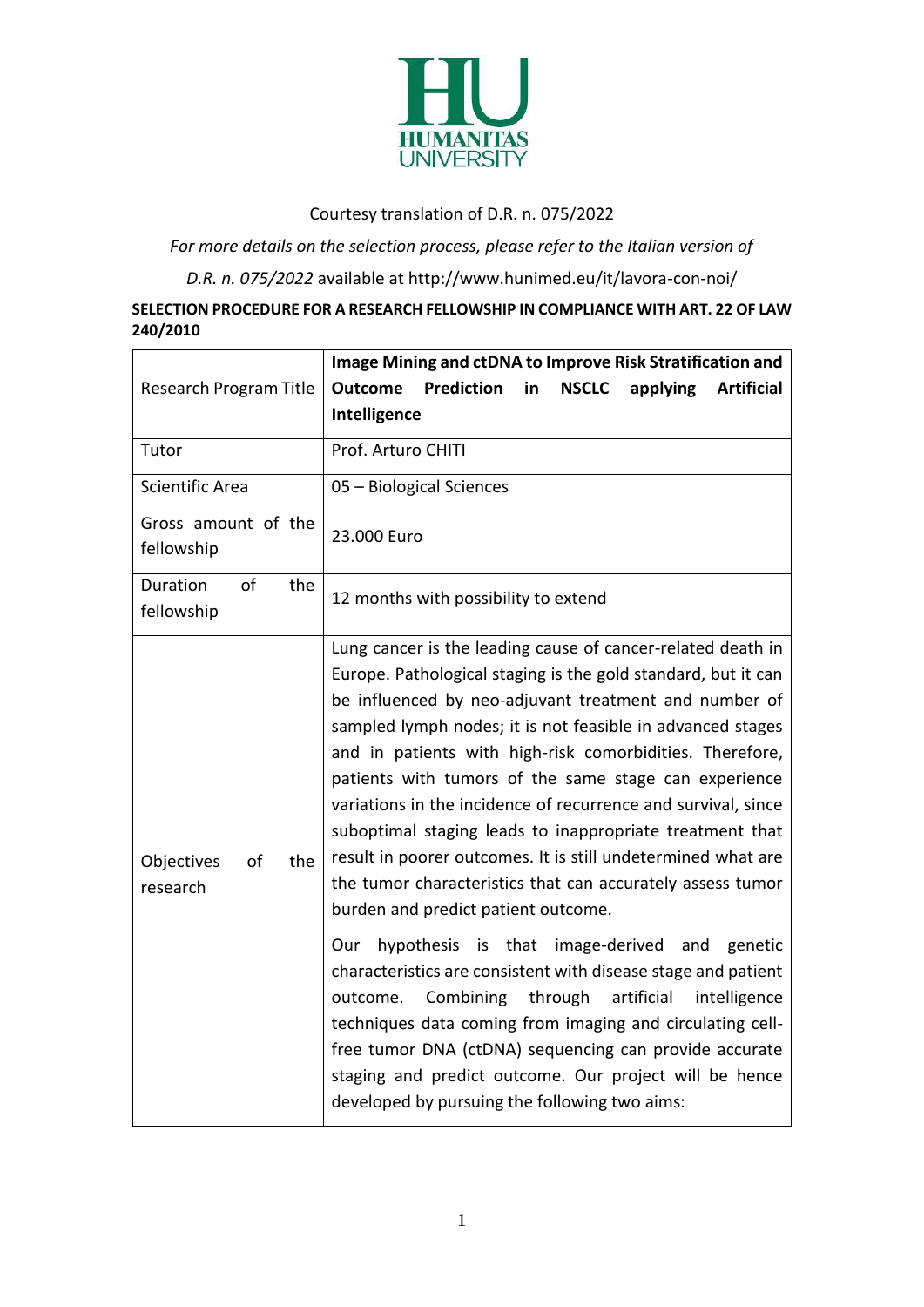

|                                 | 1. Assess the role of baseline image mining, ctDNA data and<br>their combination in patient staging and risk stratification.                                                                                                                                                                                                                                                                                                                                                                                                                                                                                     |
|---------------------------------|------------------------------------------------------------------------------------------------------------------------------------------------------------------------------------------------------------------------------------------------------------------------------------------------------------------------------------------------------------------------------------------------------------------------------------------------------------------------------------------------------------------------------------------------------------------------------------------------------------------|
|                                 | 2. Assess the role of baseline and follow-up image mining,<br>ctDNA data, and their combination in predicting disease<br>relapse and progression.                                                                                                                                                                                                                                                                                                                                                                                                                                                                |
| Activities to be carried<br>out | 1. Extraction and QC (by qPCR and dPCR) of nucleic acids<br>from blood/plasma.                                                                                                                                                                                                                                                                                                                                                                                                                                                                                                                                   |
|                                 | 2. Library preparation for whole-exome and targeted<br>resequencing.                                                                                                                                                                                                                                                                                                                                                                                                                                                                                                                                             |
|                                 | 3. NGS data analysis.                                                                                                                                                                                                                                                                                                                                                                                                                                                                                                                                                                                            |
|                                 | 4. Validation of mutations through Sanger sequencing.                                                                                                                                                                                                                                                                                                                                                                                                                                                                                                                                                            |
|                                 | 5. Statistical analyses.                                                                                                                                                                                                                                                                                                                                                                                                                                                                                                                                                                                         |
| Work place                      | PIEVE EMANUELE - Milan                                                                                                                                                                                                                                                                                                                                                                                                                                                                                                                                                                                           |
| Mandatory<br>requirements       | In order to be considered for the post candidates must hold<br>a MSc in Biotechnology, Biological Science or Medicine and<br>Surgery or related disciplines; scientific and professional CV<br>suitable to the carrying out of the research activities outlines<br>above                                                                                                                                                                                                                                                                                                                                         |
| Selection process               | Application for admissions must be submitted at the<br>following link:<br>https://pica.cineca.it/humanitas<br>No hard copy of the application must be sent by post.<br>At first access, applicants need to register by clicking on<br>"Register" and completing the requested data.<br>If applicants already have LOGINMIUR credentials, they do<br>not need to register again. They must access with their<br>LOGINMIUR username and password in the relevant field<br>LOGINMIUR.<br>Applicants must enter all data necessary to produce the<br>application and attach the required documents in PDF<br>format. |
| Selection criteria              | Selection criteria are predetermined by the Selection<br>Committee. As part of the selection process, the Committee                                                                                                                                                                                                                                                                                                                                                                                                                                                                                              |